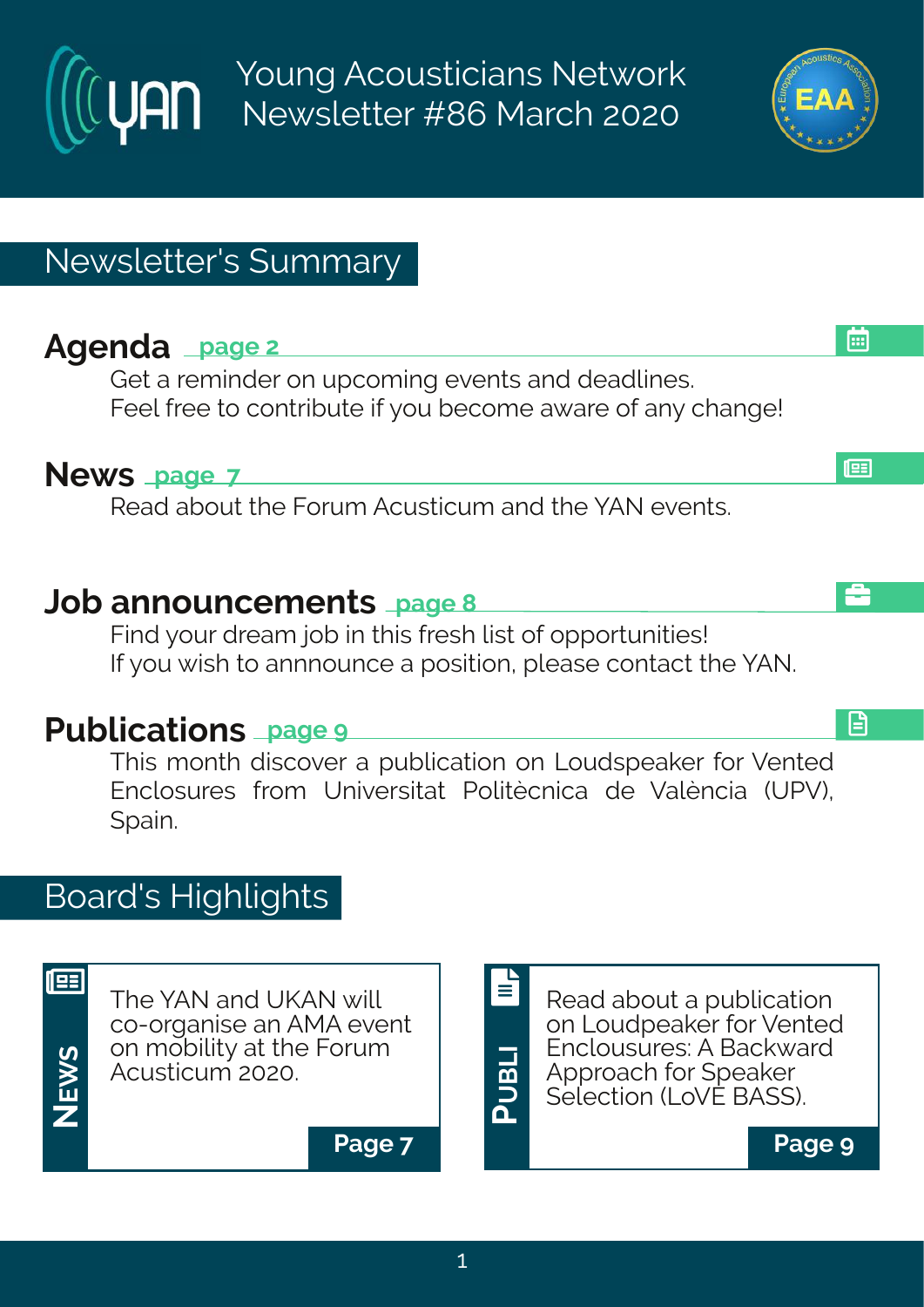### Yt gsq mk#Jzi r xw

#### Reval #575

8<sup>vh</sup>#2#6: <sup>x|</sup> # # syrh# ii o#Rehvmh3#Rehvml# {tem=3

:  $*$  # # Gi eyxmyp# syrhw3# Kmvir $\sim$ i # Nep} 3

67<sup>xl</sup> #2#69<sup>xl</sup> # #X8ql Kiw # #gsrjivirgi#sr#mrszexmsr#sj#ri{#kiglrspsk miw \$Rehvml # tem 3

6:  $\frac{1}{2}$  #246  $\frac{1}{2}$  #HHZUG#7575 # #N xi vrexms rep#Hsrijvi rgi #sr#Zsmoji #UI } wmspsk } #erh # Grsq i gler rom wood u r sf pi 14K ver gi 3

6;  $\frac{1}{2}$  #246= $\frac{1}{2}$  # FF (C #7575 # FF gsywnogep # sgninx} #sj # Cet er ?# t vnn k #q i i xnn k 3# en xeq e # Cet er 3

6;  $\frac{1}{2}$  #246> $\frac{1}{4}$  # FLF#7575# #9; 3FFrryep4Livq er#Hsrjivirgi#sr#Fgsywwmgw&Merrsziv4# Livq er  $3$ 

7 < At #XI i # zspyxnsr#sj#tmlvexnsr#gsrxvsp\$AXsvms#Axlep} 3

86 \*\* # PFS#NL 2ZF#Zmf vs 2Fgsywng w #R ewi vg peww \$ Qozi vt ssp!#Yr maih #Pm khsq 3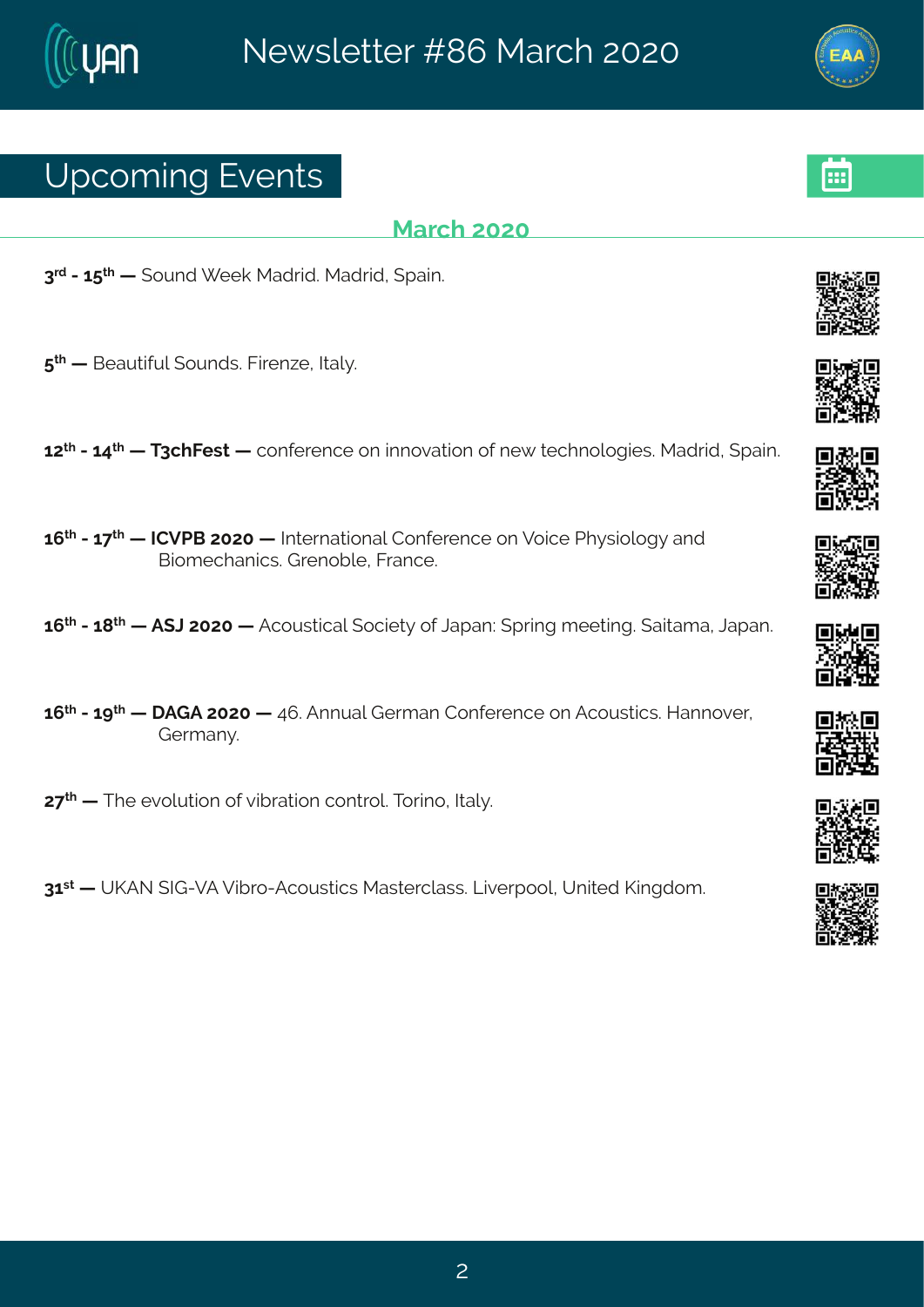### Yt gsq mk#Jzi r xw

#### **Ft vm#575**

 $6 = x$  # #XI i #egsywxngw#sj#ymdnmkw&Gevm#Nep} 3#

75<sup>x</sup> #2479<sup>x</sup> # #KF#7575# #Kswq #Fgywxmgyq 3#Q sr #Kvergi 3

77<sup>rh</sup>#24778<sup>vh</sup># #Foywwmo?ANkspexmsr#csr#PYvtiwnglepp#yrh#QÊvq3#Jwwir1#Livqer}3

7=<sup>xl</sup> #247><sup>xl</sup> # #Fqywxnodex+7575# #8vh#Hexeper #Hsrkviww#sj#Fqsywxnogw&terx#Hykex#hip# Zepû w#Hexepsrme3

7><sup>x|</sup> # #Jziv}he}#Ssmwi# #Ntxivrexmsrep#Ssmwi#F{eviriww#le}3#xwyiv/#lirqevo3

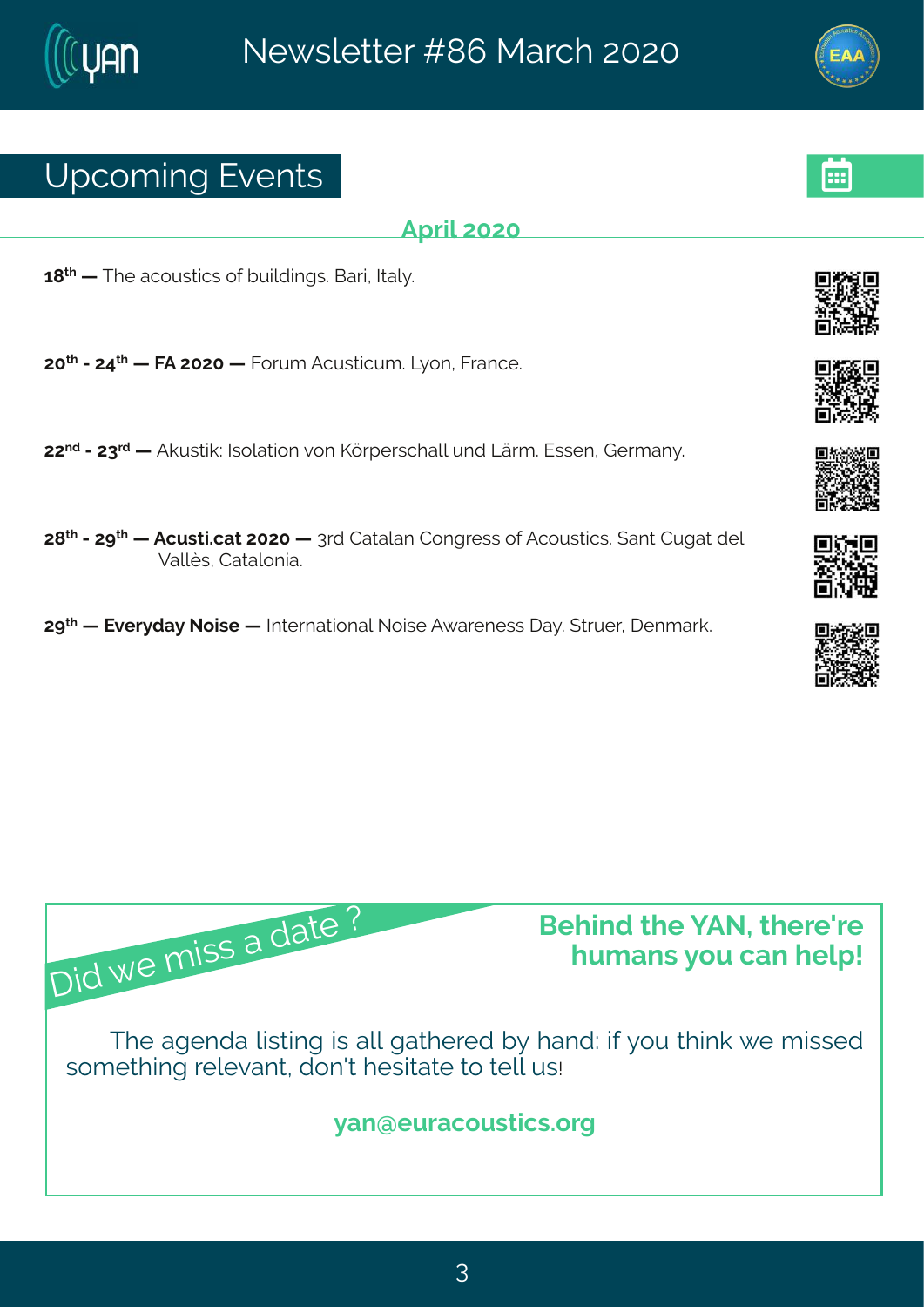### Yt gsq mk#Jzi r xw

#### Re}#575

8<sup>th</sup>#2#<sup>x|</sup>##GSFR#7575##GSFR#Gepxng2Ssvhng#Fgsywxngw#Riixmk#757534T(QT1#Ssv{e}3

- 9<sup>xl</sup> #24 $\neq$  # #HHF((U#7575# #Nxivrexmsrep#Hsrjivirgi#sr#Fgsywxngw #(tiigl #erh#mkrep# Uvsgi wwnk3 Gevgi psre#tem3
- 66<sup>xl</sup> #2#6:<sup>x|</sup> # #F (F#, tvm k #R iixm k # #Fgsywxnogep#, sgm x} #sj#Fg ivnoge?#, tvm k #g iixm k 3# HI rojek s # plans mm<sup>3</sup>

69<sup>x|</sup> #246: <sup>x|</sup> # #FHTY(XNH(#7575# #NSF#FHTY(XNH(#75753#Hliwxiv1#YP3

- 6 << # #2#75 x # #N XY#7575 # #75 x # Frrver # Nxister # } q t swmn q # sw # Nive tiv xnot # Ypxewsyrh 趾 } i sr k ny #Psvie3
- 7:  $\frac{d}{dx}$  # # # J ( # N SSF # 575 # # F y h ms # J r k m i i v m k # s g m x } # N x i v r exter ept U s # F y h ms #

7;  $\frac{\cancel{x}}{1}$  #  $\frac{\cancel{x}}{1}$  #  $\frac{\cancel{x}}{1}$  MF#7575 #  $\frac{\cancel{x}}{1}$  a t swing # sr # M h vseqsy w monomorphist i e # Usper h 3#

7;  $\frac{\cancel{x}}{1}$  #2477 <  $\cancel{x}$  # #V y m x # vsriw # #F # } q t swnyng #sr#Ssnwi# vsg #Y F (w4YF Zw & Uewn W# Kvergi 3#

7<<sup>x|</sup> \$P\$\$T><sup>x|</sup> # \$FNF# \$P<x| \$FNF\$Bex15arep\$HSrijvirgi \$PRexive \$P\$Nep} 3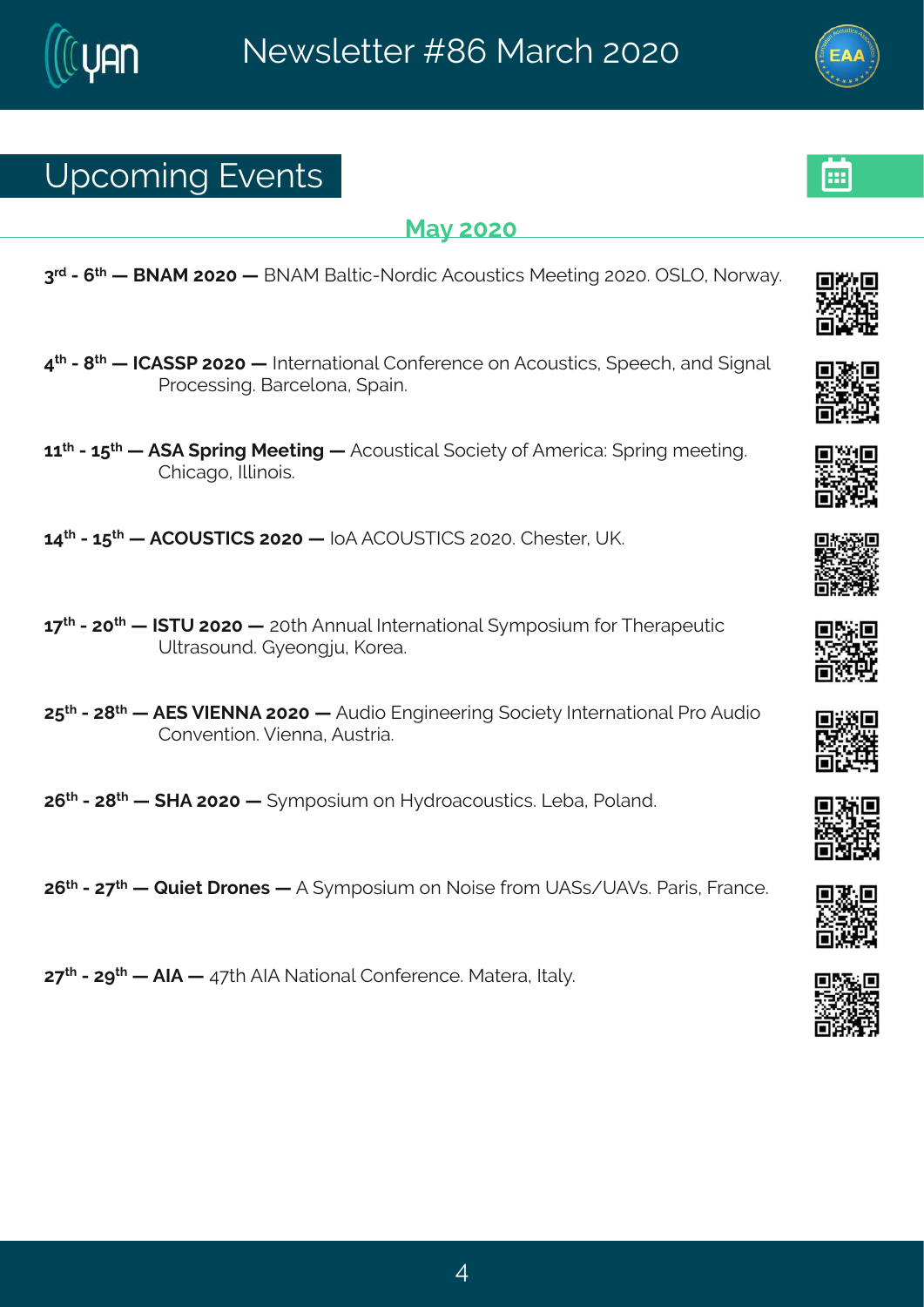# Yt gsq mk# i ehpni w

#### **Reval #575**

6:  $\frac{1}{4}$  # # xi vrsmvi#7575# # Naxi vrexmsrep#Hsrkviww#erh#Jltswmxnsr#sr#Ssmwi#Hsrxvsp# Jrkmii wmk3#isyp#Psvie3Ffwwegx#wfgmwnar

- $6:$   $*$  # #PN (#7575 # #P) a e#N xi vrexms rept svrh # } a t swm a  $*$  of ere#Nomsmow#Y (F  $*$ Uet i v#w f q mwnsr
- 6;  $\frac{1}{4}$  #XI i #Fgsyw mogw #sj#Frgmin x#XI i exvi w \$2Zi vsre #Nbep} 3# Ff wwegx#w f g mwnsr
- $6 <^{\times}$  # #KF#7575# #Kswq#Fgywxmgyq 3#Q}sr#Kwergi3# Uet i v#w f a mwnsr
- 78<sup>x</sup> # # MF#7575 # # } q t swmyq #sr #M} h vsegsy wwmgw \$KQ f e # Usper h 3# Uet i v#w f q mwnsr
- 7; \* #: #Vymix #vsriw #: #F#; }qtswmyq#sr#Ssmwi#jvsq#YF(w4YFZw&Ndewmw#Kwergi3# Uet i v#w f a mwnar
- 7<<sup>x|</sup> # #FHTY(XNH(#7575# #NSF#FHTY(XNH(3#Hliw-iv1#Yrmxih#Pmnkhsq 3# Uet i v#w f q mwnsr
- 86 \*\* # FLF#7575 # #9:3 Frrvers#Livaer#Hsriivirai#sr#Fasywwonow \$AMerrsziv # Livger} 3 Let i v#w f g mwnsn
- 86 \*\* #NISZM#7575# #Nixivrexmsrep#(x)vmer#Ssmwi1#Zmfvexmsr#erh#Mewlriww#Hsrkviww3# Lve~#Fvww.me3 Uet iv#wfgmwnsr
- 86 \*\* #HHGJS#7575# #Hsrkviww#sr#Ssmwi#ew#e#Llyfpng#Miep 4 #Llvsfpiq 3#xsgolspq 1# ({ihir 3 Let iv#w, fq mwnsn
- 86 \*\* #Mie vm k #m # smvi # #HiQ F# yqqi v# glssp#757534Q sr #K ver gi 3# W knowex rat i ehpni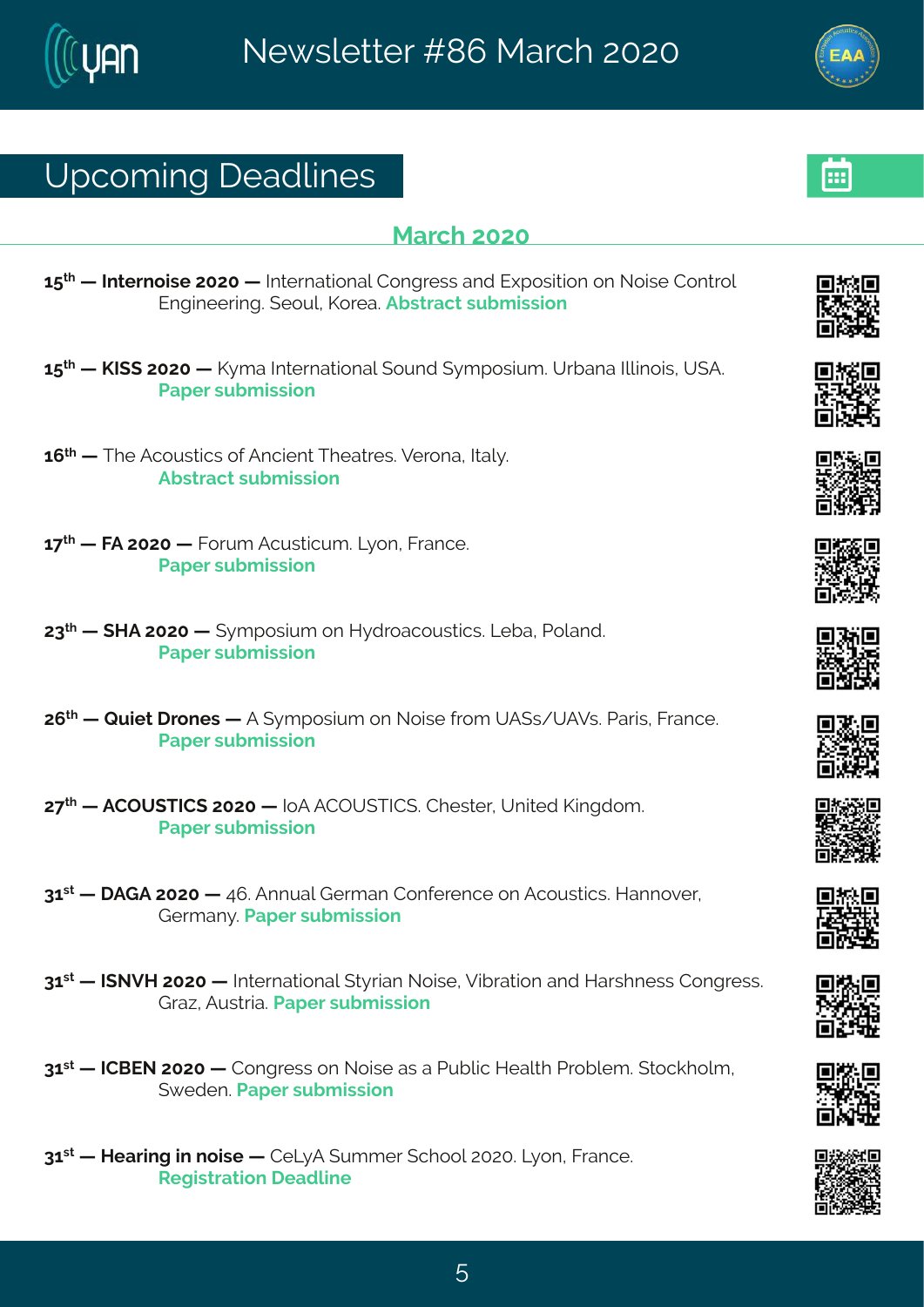# Yt gsq mk# i ehpni w

#### $Ft$  wor $\#$ 575

- 68<sup>xl</sup># #Ssmwi2Hsr#7575# #Ssmwi#Hsrxvsp#Hsriivirgi3#Si{#Twojerw1#QF1#Y(F3# W knowexmer# i ehpni
- 6: xi # #Fgywxnge #7575# #KNiwner#Fgsywxnocw#Hsrkviww3#Kevs1#Uswsykep3# Uet i v#w f a mwnsr
- 79<sup>x</sup> # #HHYF#7575# #Nxivrexmsrep#gsrjivirgi#sr#Yrhiv{exiv#Fgsywwmgw3# (syxleqtxsr14Yrmah#Pmnkhsq3#Jetiv#wyfqmwnsr
- 79<sup>x</sup> # #NIFJSH#7575# #Ntxivrexmsrep# svowlst#sr#Fgsywxn**g#nkrep#Jrlergiqirx**3# Geg fivk #Livg er} 3Nd et iv#w fg mwnsar
- 85<sup>x</sup> # #FFH#7575# #Feglir#Fgsywwmgw#Hsppsuymyq 3#Feglir#Livqer}3# Ff wwegx#w f g mwnsr
- 85<sup>x|</sup> # # RH#7575# #6<xl| # svrh#erh#Rvwmou#Hsqtvxnnk#Hsrijvirgi3¥svnns1#Nep}3## W knowexmer# i ehomi

#### $Re\}$ #7575

- 66<sup>xi</sup> # #NA/HTS # #Nixi vrexmsrep #Mievnnk #Fmh #Wi wievgl #Hsrjivirgi 33Xel si#Hnx}14Y (F3# Ff wwegx# yf g mwnsr
- 66<sup>√</sup> # #Xli#Sexyvi#sj#Fgsywxmgw# #8vh#Hsqfmnih#Hsrjivirgi#sj#vli#Si{#^ieperh# erh#Fyww.epmer#Fgsyw.orgep#sgmixmiw.of ipponkxsr1#Si{#lieperh3# Ff wweax#w f a mwnsr
- 6:  $\frac{1}{4}$  # m xi  $\sqrt{2}$  smoi #7575# 9>xl # N xi vrexms rep#Hsrk vi ww#erh#llt swmxms r#sr#Ssmwi# Hsr xvsp#Jr km ii vm k 3# i syp1#Psvie 3# Jet i v#w f q mwnsr
- 6;  $\frac{1}{4}$  #H(SII #7575# #Hsrjivirgi#sr#; xvygxyvep#Ssrpmiev# } req mgw#erh# mekrswmw3# Hewef per get R sysggs Stell i why f g mwnsn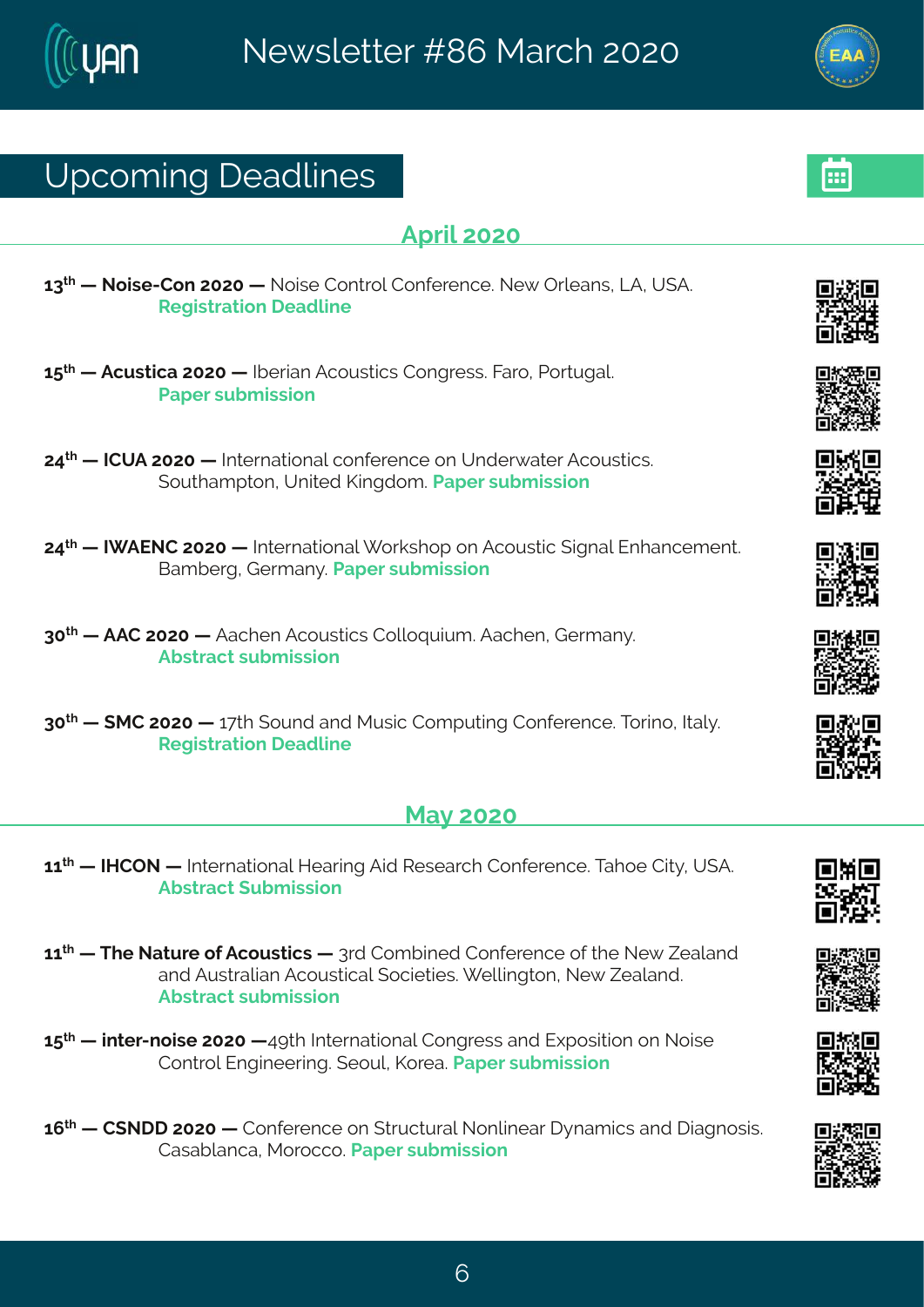



193

### **News**

#### **Forum Acusticum**

As of now France is being cautious with the virus but is not cancelling events such as Forum Acusticum. The organisation team is keeping up to date with the government's recommendations and decisions and will transmit all the information to registered researchers.

Note that the accommodation in Lyon is getting packed rather fast and that it is recommended not to wait before booking.

The YAN will keep you updated on all matters regarding FA2020 and other congresses of the years with regards to the SARS-CoV-2 outbreak evolution.

#### **AMA Mobility**

Besides the Forum Acusticum conference in April, the YAN and UKAN (the UK Acoustics Network) will co-organise a number of events. Among these, the usual social event (aka. beer night) and the Early Career Opportunity event present last month but also an AMA (Ask Me Anything) event on mobility!

Many of us consider or even dream about going abroad for study or work be it during the Master's Degree, the PhD, for a post-doc or later during the career. Changing country can be stressful and scary, so we gathered a number of acousticians having taken the jump to answer all your questions. During a few hours, you can drop by, hear about the stories of people that moved and how they overcame the different difficulties (family, work, accomodation, etc…).



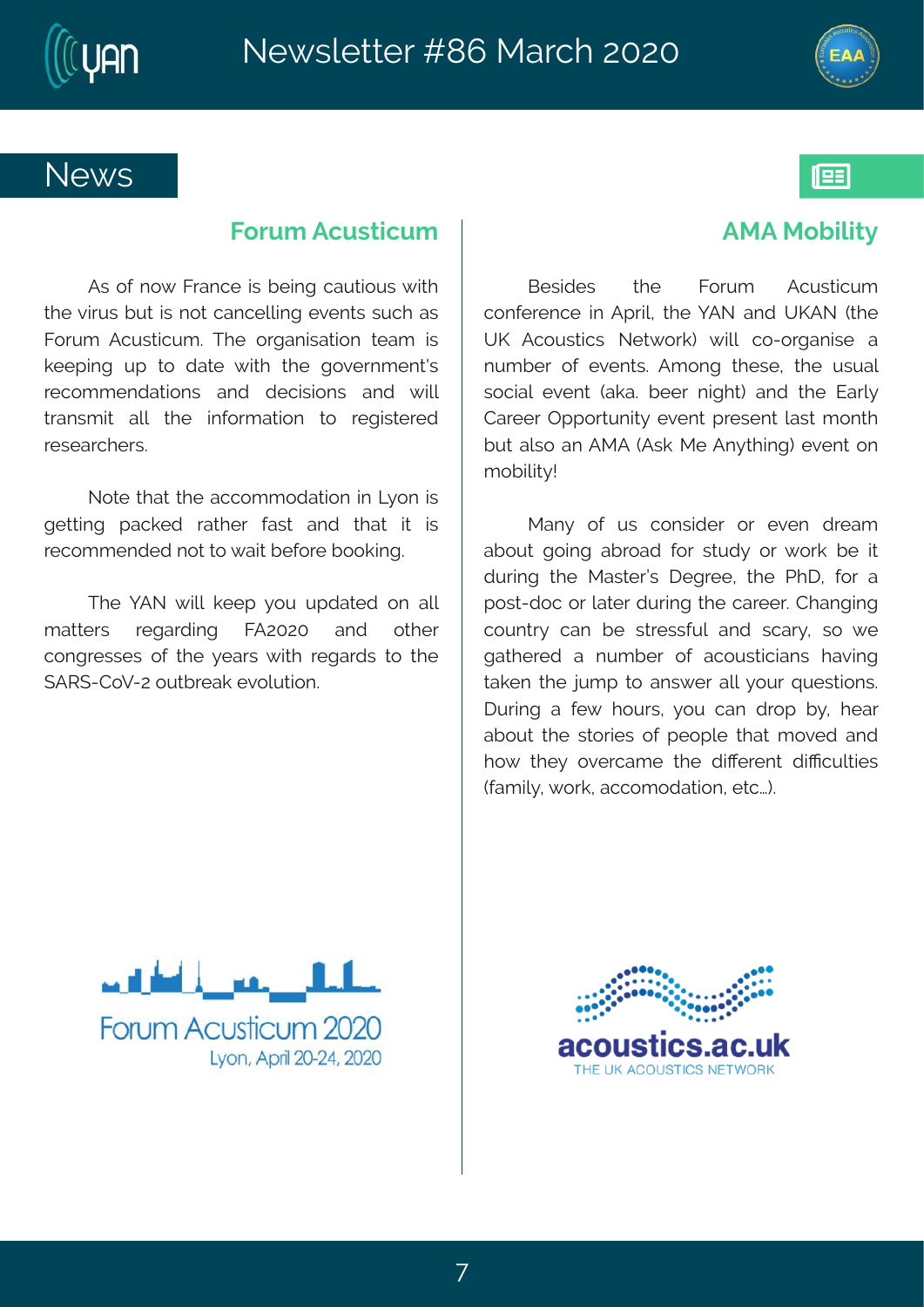### Osf#Frrsyrgiqirxw

UII# xyhir xwl mt# #Miewnk#erh#Hskrmxnsr#ejxiv#(yfevegIrsmh#Mig swl eki#Wiwievgf# plioti??Mievnnk#j}srh#li#Fyhnskveq1?AYrnzniwnn&j#ski#sypleqtpsr3# (syxlegtxsr1#Yrmah#Pmnkhsg3#

FZ#Jrkmiiv1#xyhnsn##JRJF1#SixQm3#Qsrhsr1#Yrmah#Pmnkhsq3#

Fasywaraw #X al r ramer #Msevi#Qie 36Gwww.spf#Yr maih #Pmnkhsa 3#

(irmsv#Fgsywxmgw#Hsrwypxerx14G| G34Gmxqmnkleq 1#Yrmaih#Pmnkhsq 3

Lvehyexi#Fqsywxmqw#Hsrwypxerx1#G[G3#Rerqliwwiv1#Yrmxih#Pmnkhsq3

Fgsywngep#lrkmiiv#Fxpew#Hstgs3Frx{ivt#Gipkmyq3

Fivs\#J|tivx\*#Fpwsq 3#(ezmkpmers\*#Mep}3

(tignepmw#Ssmvi#erh #Zmfvexmsr#Jpigxvmg#Fyxsq sxnzi1#JIFL#Jrkmnii vm k#gerhmezme3#  $Ls$  i rf y  $k$   $\sharp$  { i hi r 3

(syrh#Jrkmiiw##Fyxsq sxmzi#FWPFR] (36Q zeppsmw2Uiwix#Kwergi3

I i zipst q i r x#Jrk m i i v# nkmxep#, nkrep#LNsgiwwnnk 11R JI 2JQ Sphalr wf w go 14Fy www.ne3